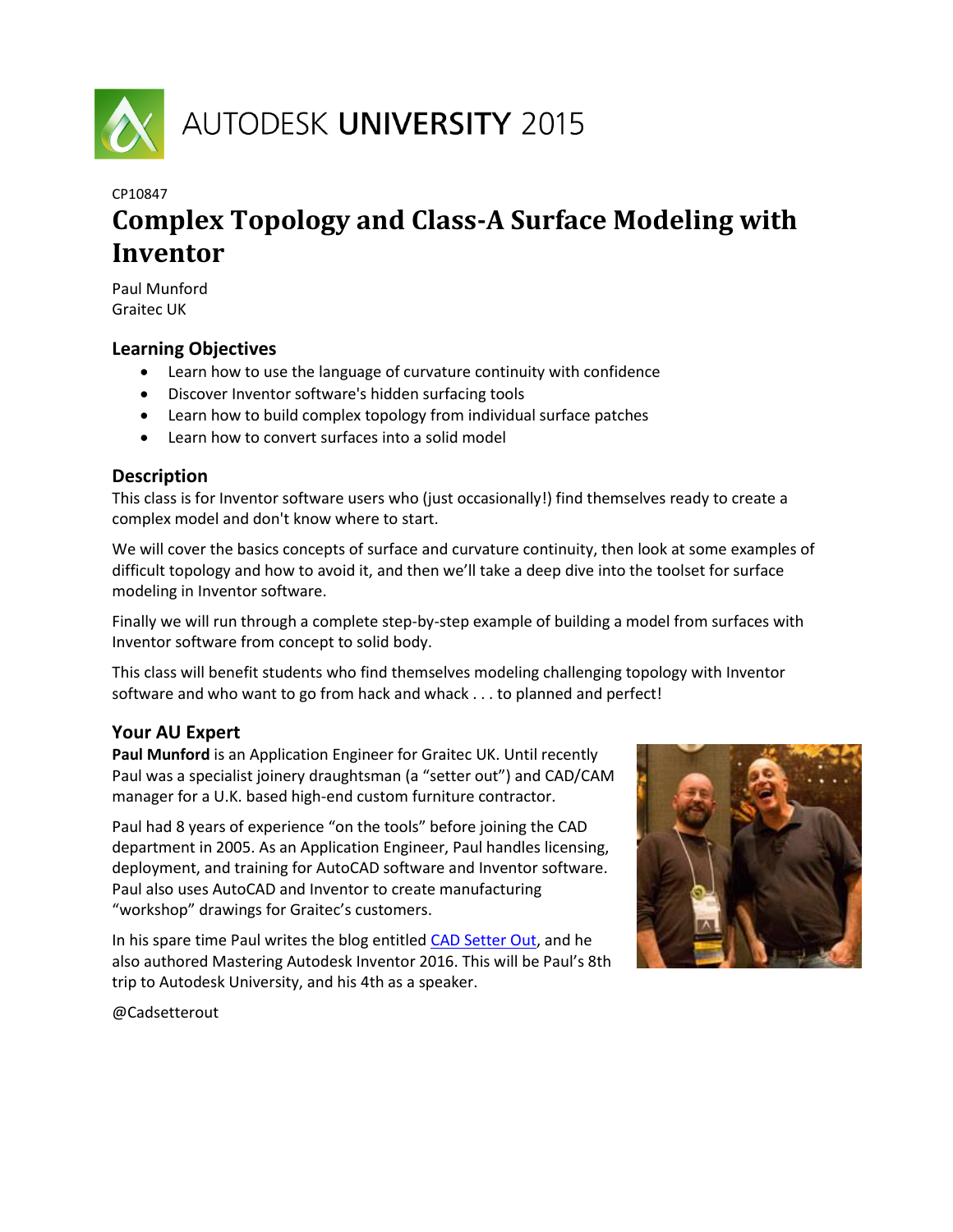## **Contents**

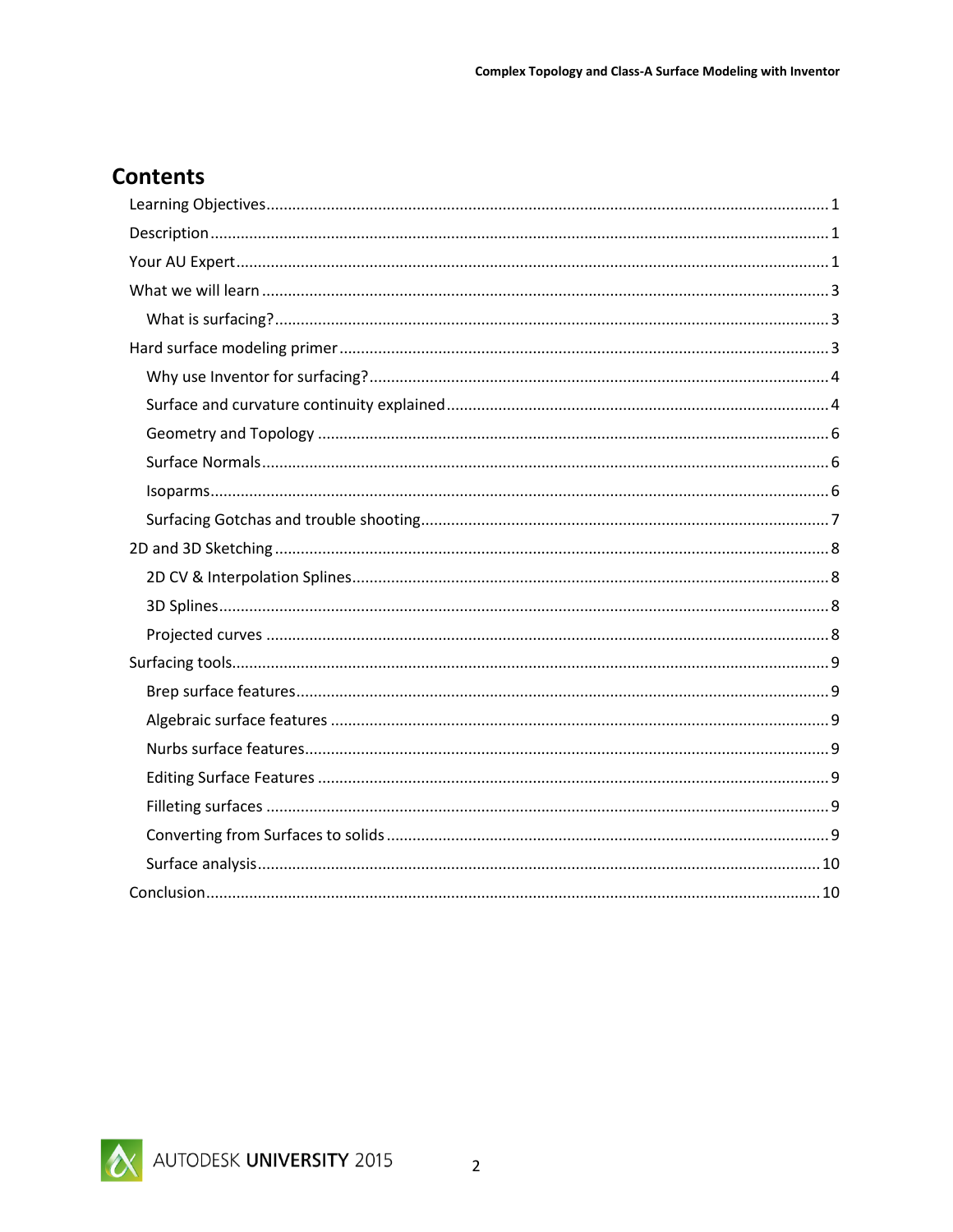

# AUTODESK UNIVERSITY 2015



## <span id="page-2-0"></span>**What we will learn**

In this class we will learn a substantial amount of surface modelling theory, from Curvature continuity to patch layouts. We will learn how to find the right tools in Inventor to build organic looking shapes and we will learn how to analyze those shapes before moving on to manufacture.

## <span id="page-2-1"></span>**What is surfacing?**

Hard surface modeling is a method of creating complex shapes with your CAD package. It is called 'Surface' modelling because we build each face of the shape as an individual surface – one at a time.

'Hard surface' means items such as Cars, Boats and Planes – as opposed to soft surfaces, such as Fabric or Skin.

## <span id="page-2-2"></span>**Hard surface modeling primer**

A solid model is an enclosed volume, completely surround by faces. It has a definite inside and outside, and it's 'normals' (the direction of each face) all point out. A solid model could be thought of as 'water tight', there are no gaps between its edges.

Standard solid modeling tools could be thought of as a way of automating creating collections of surfaces.

A 'Surface' can be thought of as an infinitely thin 'skin' stretched between boundary geometry.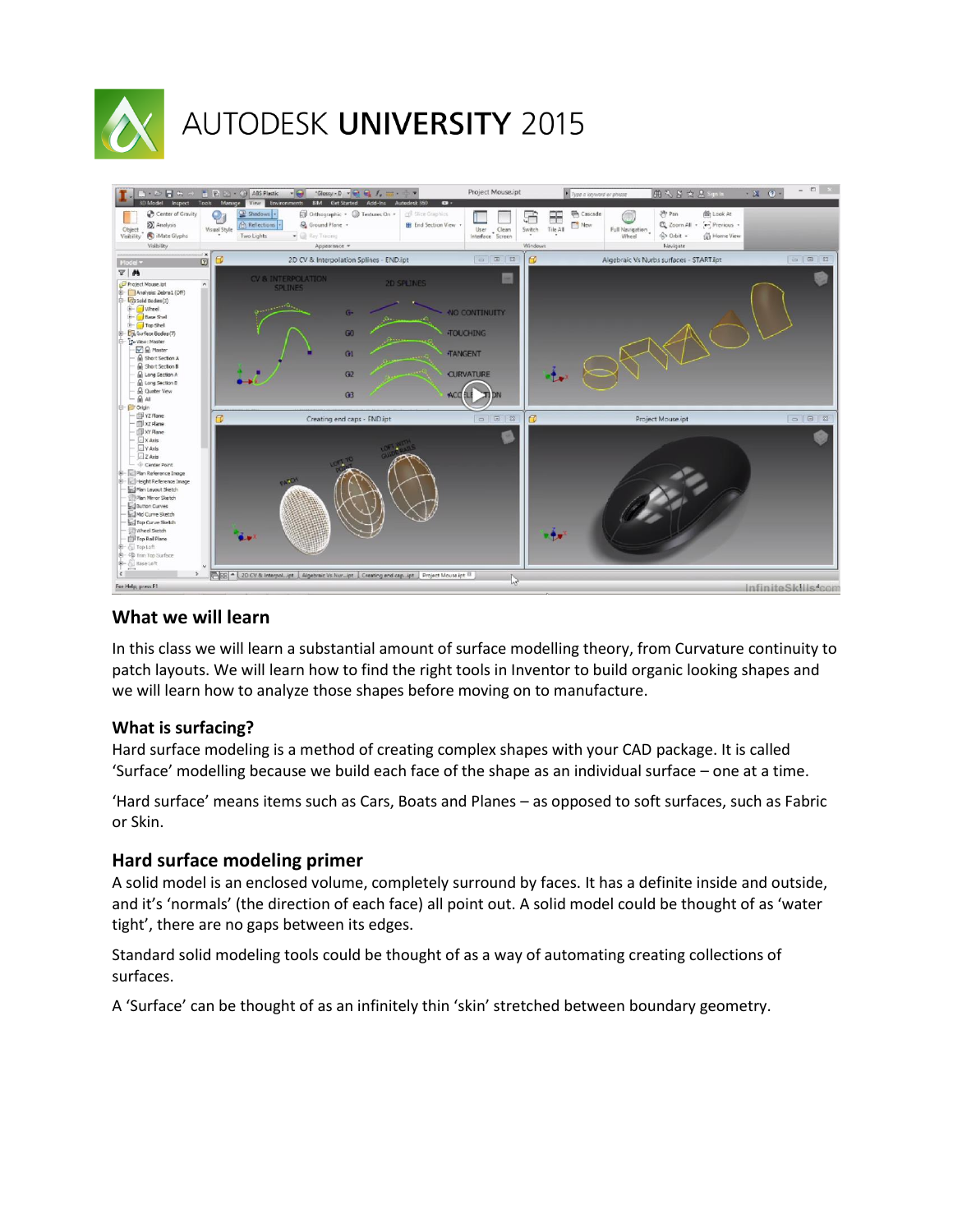

## <span id="page-3-0"></span>**Why use Inventor for surfacing?**

If you are lucky enough to have access to a tool like Alias, you probably wouldn't use Inventor for surfacing work!

This class is aimed at those who use Autodesk Inventor as their primary 3D modelling tool, and who don't have access to any other system for surface modelling, or who don't have the time to learn a new tool.

This class is aimed at those who – just occasionally, need to model complex geometry and want to know how to do it better.

## <span id="page-3-1"></span>**Surface and curvature continuity explained**

#### *Terminology*

*Brep* = 'Boundary Representation', the border between 'Solid' and 'Not-Solid'.

*Nurbs* = 'Non Uniform Rational B-splines' (also 'Splines'). A four side mesh.

*Face* = A flat (Planar) Surface that forms the boundary of a Solid object.

*Edge* = A line segment joining two faces (also a seam).

- *Vertex* = A point in space, by itself or where two or more edges join (also 'Point')
- *Normal* = The direction of a face ('Front' and 'Back').

*Isolines* = The U/V grid that represents the surface (also 'Isoparms', 'Flow lines', 'Parametrization')

**Skin** = An open collection of surfaces (also a 'Quilt')

- *Volume* = A closed collection of surfaces (also a 'Solid')
- **Manifold** = An enclosed volume where the surfaces don't double back and overlap each other.
- *B-Spline* = 'Basis Spline' a mathematical method of fitting a curve through a selection of points.

*Acceleration* – The rate of change of curvature over the length of the geometry.



AUTODESK UNIVERSITY 2015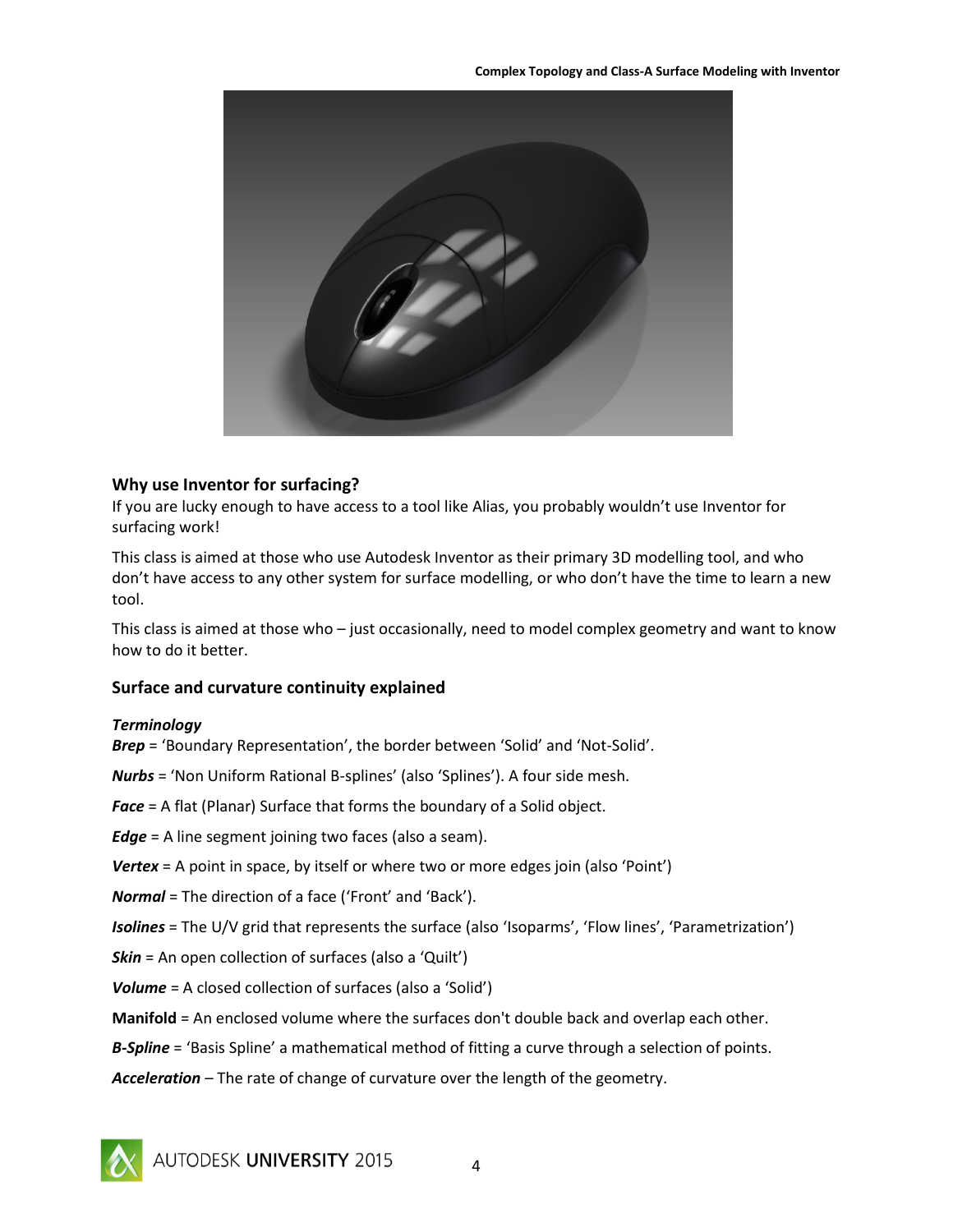

## *Curvature continuity*

Curvature continuity is the relationship between two surfaces where they meet at a seam.

Curvature continuity of measured in units of 'G' (Geometry).

Each measure of 'G' represents equal values on each side of the point or seam where curves meet.

- *G\_ = No continuity, not touching.*
- *G0 = Touching only, a sharp edge.*
- *G1 = Touching and tangency.*
- *G2 = Touching, tangency, and curvature.*
- *G3 = Touching, tangency, curvature and acceleration (rate of curvature change)*

Curvature continuity applies to 2D curves as well as 3D seams.

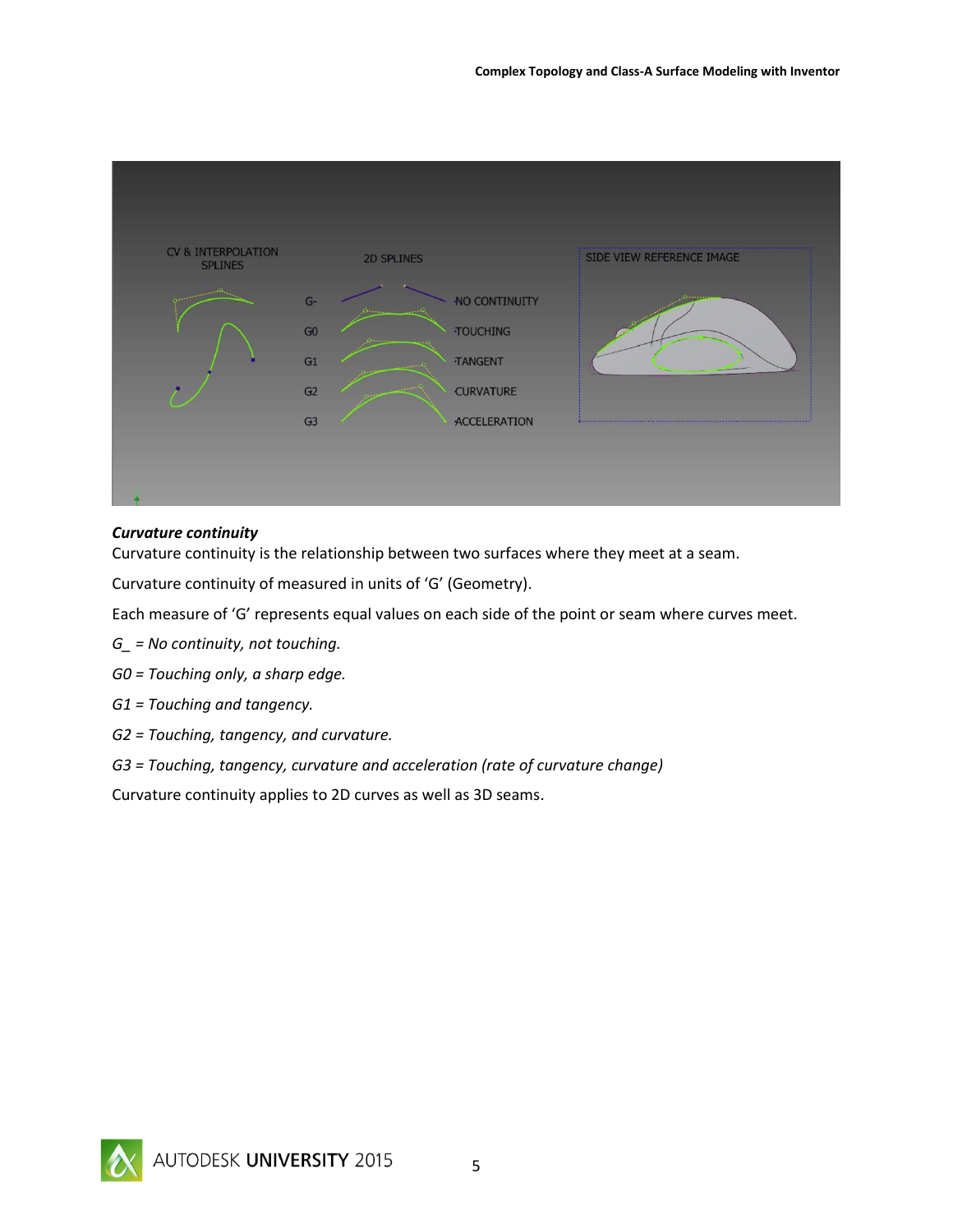

## <span id="page-5-0"></span>**Geometry and Topology**

Geometry refers to the shape of the shape of the model. Topology refers to how the model was made. The same shape (Geometry) can be modeled in many different ways (Different Topology).

It's a good idea to build your surface models using the simplest topology that you can.

#### <span id="page-5-1"></span>**Surface Normals**

All surfaces have a 'Normal'. A surfaces Normal represents its direction. You could think of a Normal direction as being the 'Front' or 'Back' of the surface.

You can represent a Normal by creating a vector that is perpendicular to the face.

#### <span id="page-5-2"></span>**Isoparms**

Breps are calculated using a four side mesh. This mesh is called 'Isoparms' and is represented by a Grid with a coordinate system represented by the letters U & V.

Be careful of creating surfaces where the Isoparms all collect together into one point. This is called a 'singularity' and no CAD package likes calculating a four side mesh when all the inputs are '0'!

Different surfacing tools will give different results.

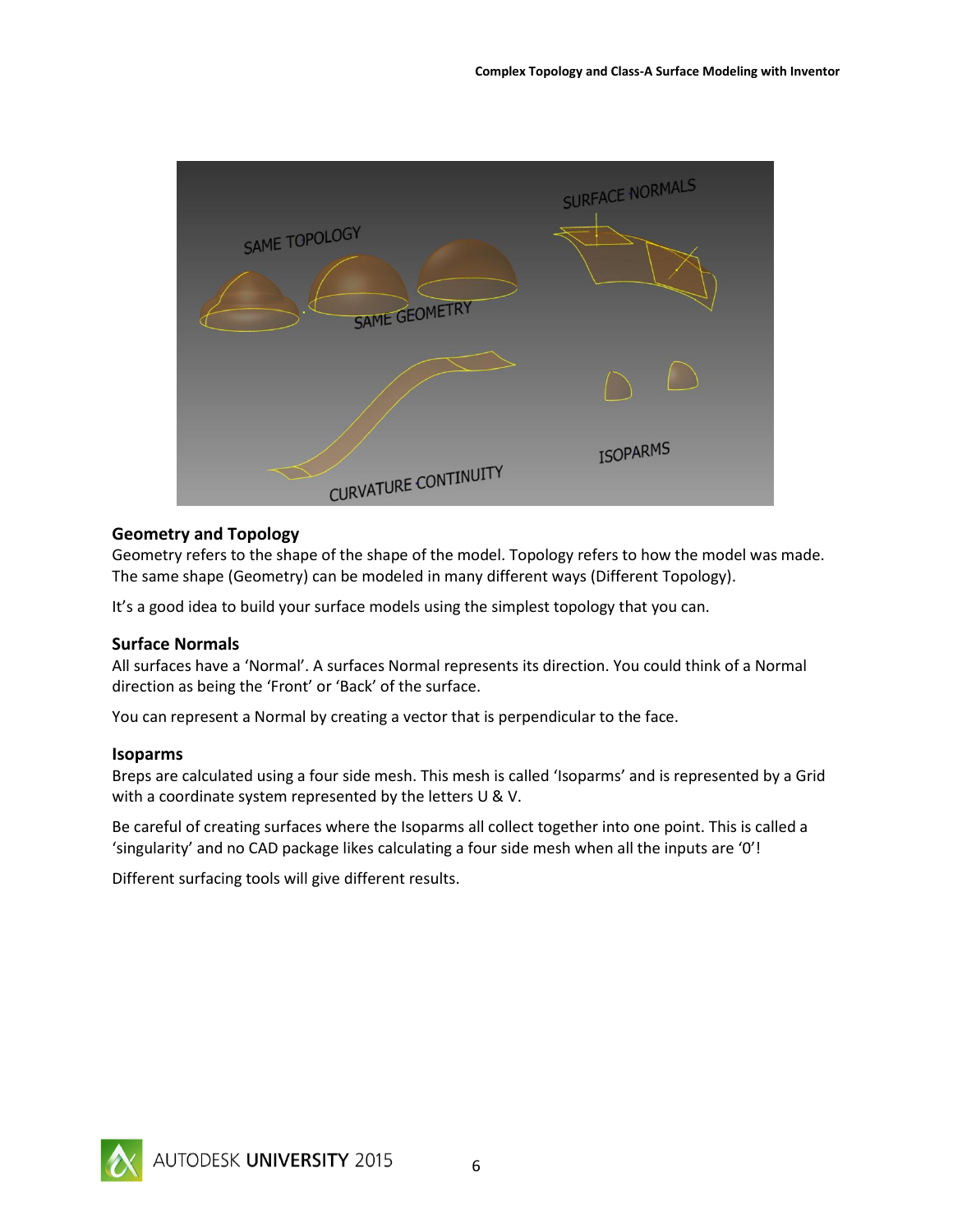

## <span id="page-6-0"></span>**Surfacing Gotchas and trouble shooting**

Problems you may encounter include surface degradation (singularities), high curvature and, sliver faces and near tangency.

- High curvature can create self-intersecting geometry. The sweep tool really doesn't like selfintersecting geometry. You may have to use Loft or Patch instead.
- Surface degradation can create surfaces that are difficult to edit. Try 'Overbuilding' surfaces and then trimming them back.
- Near tangency can be hard to spot. Inventor uses a different algorithm for Tangent and non tangent faces. Near tangent faces can give you problems when using Offset, Thicken and Shell commands. Diagnose this with the Fillet or Chamfer tool.
- Sliver faces are tiny faces, usually brought in when importing geometry from another CAD package. Like singularities, Sliver faces also cause Inventor to do a lot of math with very small numbers. A quick tip is to use the Delete face tool with the Heal option to get rid of them.

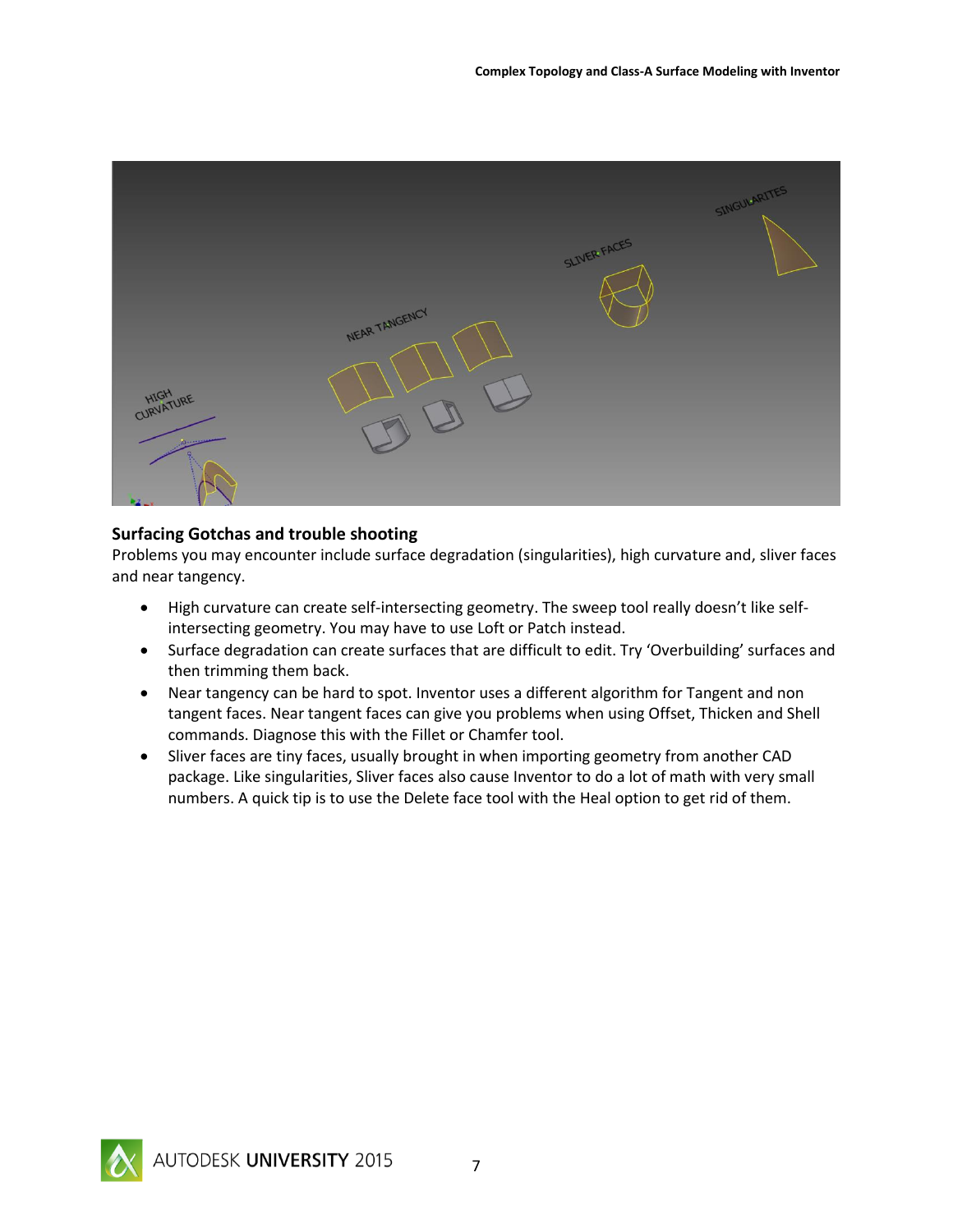## <span id="page-7-0"></span>**2D and 3D Sketching**

A spline is a curve created between points. Splines are important to surfacing, because they give smooth changes of acceleration. If we want smooth surfaces, we want smooth input geometry.

## <span id="page-7-1"></span>**2D CV & Interpolation Splines**

## *2D Interpolation Splines*

Interpolation Splines are created *through* points. You can add or remove points from an interpolation spline at any time. The curvature of the spline can be adjusted at each point (Including the end points).

- Interpolation splines do closed loops very well.
- Interpolation splines, give you lots of control but take a lot of work to keep under control.
- It's a good idea to create interpolation splines between two points and set the curvature continuity using constraints, before adding in additional points if needed.

## *2D CV Splines*

CV splines a created tangent to a 'Control Frame' made up of CV's (Control Vertices) and 'Hulls' – the lines between CV's. CV splines are much more predictable than Interpolation splines.

CV splines are the work horse of surfacing.

## <span id="page-7-2"></span>**3D Splines**

3D splines are used a great deal in surface modeling, mainly as a path for a sweep. Or as a rail for Lofts.

The easiest way to create a 3D spline is to project surface geometry into a 3D sketch.

You can create 3D Interpolation and CV splines directly within a 3D sketch if you need to.

*Tip: 3D Sketch geometry can be constrained to surface planes and made parallel to Axis directly, without having to project them into the 3D sketch.*

*Tip: Use the View cube to align yourself when sketching. This will keep your spline geometry aligned with your view.*

## <span id="page-7-3"></span>**Projected curves**

3D Curves can be difficult to set up and control. Sometimes, the easiest way to create *predictable* 3D curves is to create 2D curves, and then project them onto 3D geometry.

The project curve tools are found in the 3D sketch environment. You can project curves to a surface, or project two 2D curves to find the 3D equivalent using the Intersection curve tool.

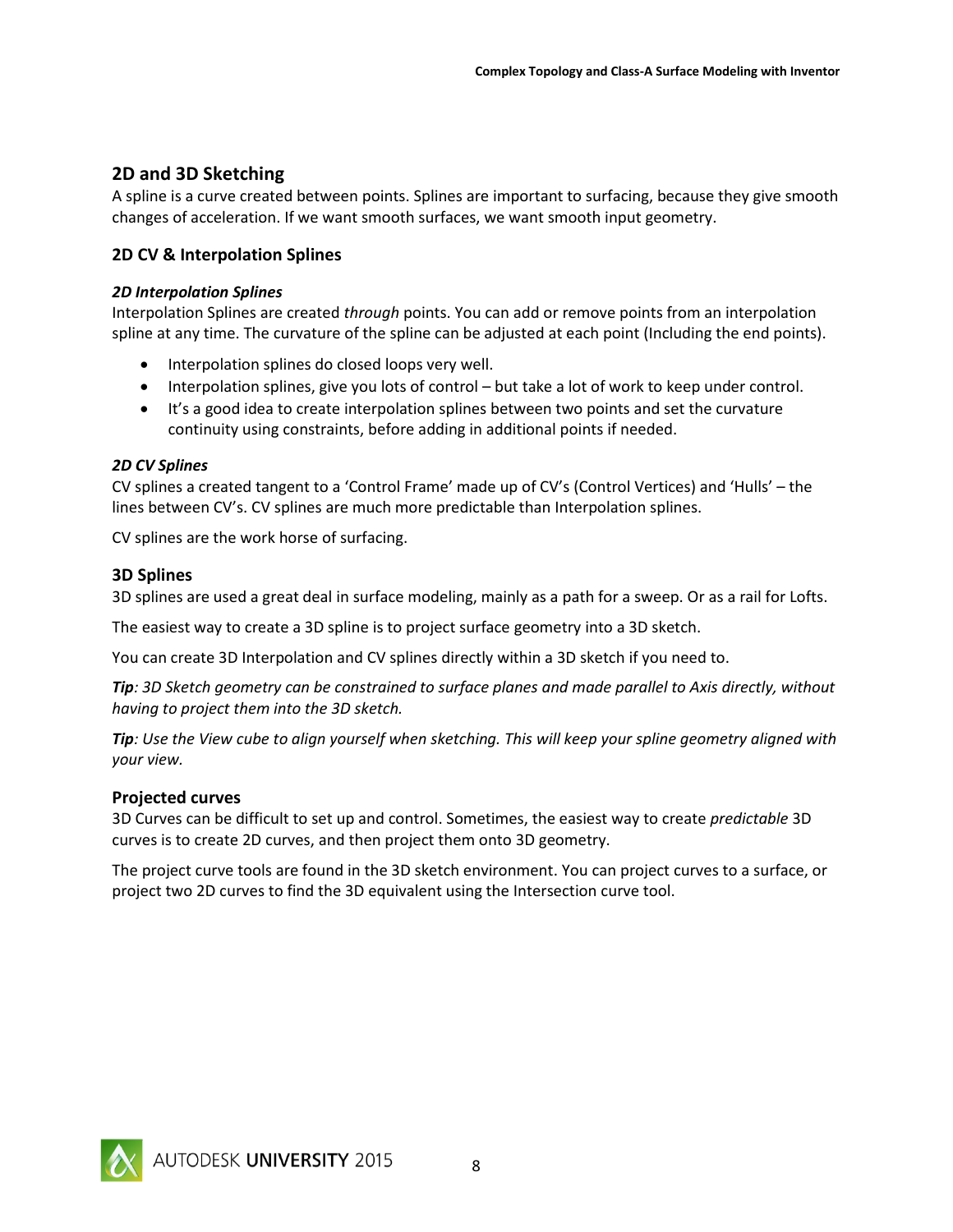## <span id="page-8-0"></span>**Surfacing tools**

## <span id="page-8-1"></span>**Brep surface features**

Surface models in Inventor are built using the same tools as solid models, we just use the 'Surface' option.

## <span id="page-8-2"></span>**Algebraic surface features**

Algebraic or prismatic shapes are built from 'Regular' geometry, i.e. Lines and arc's. Nurbs surfaces are built from splines. Both types are Brep's, shapes built by trimming surfaces back to boundary geometry.

Algebraic surfaces can be created using

- Extrude
- Revolve
- Loft

## <span id="page-8-3"></span>**Nurbs surface features**

Nurbs surfaces built from splines allow us to build complex organic shapes.

Nurbs surfaces can be built using

- Loft
- Sweep
- Patch

## <span id="page-8-4"></span>**Editing Surface Features**

Surfaces can be trimmed, split copied and moved using Inventor's surface tools.

*Trim = Trim surface*

*Split = Split face tool*

*Copy = Thicken/Offset tool*

*Move = Move body (Remember to select the Surface Body, not the surface itself)*

You can add to a surface feature using

*Extend = Make the surface bigger*

*Rule surface = Create a perpendicular or tangent surface from and edge.*

## <span id="page-8-5"></span>**Filleting surfaces**

You cannot fillet two surfaces that are not joined together. To joint two surfaces together, use the 'Stitch' command, then apply the fillet.

## <span id="page-8-6"></span>**Converting from Surfaces to solids**

Surfaces can be converted to solids using the Stitch command or the Sculpt command. Both commands will create a solid, as long as the surfaces you select define an enclosed, water tight, manifold volume.

You can turn an open surface into a solid using the Thicken/Offset command.

*Tip*: Thicken/Offset gives a different result to shell – check it out and see.



AUTODESK UNIVERSITY 2015